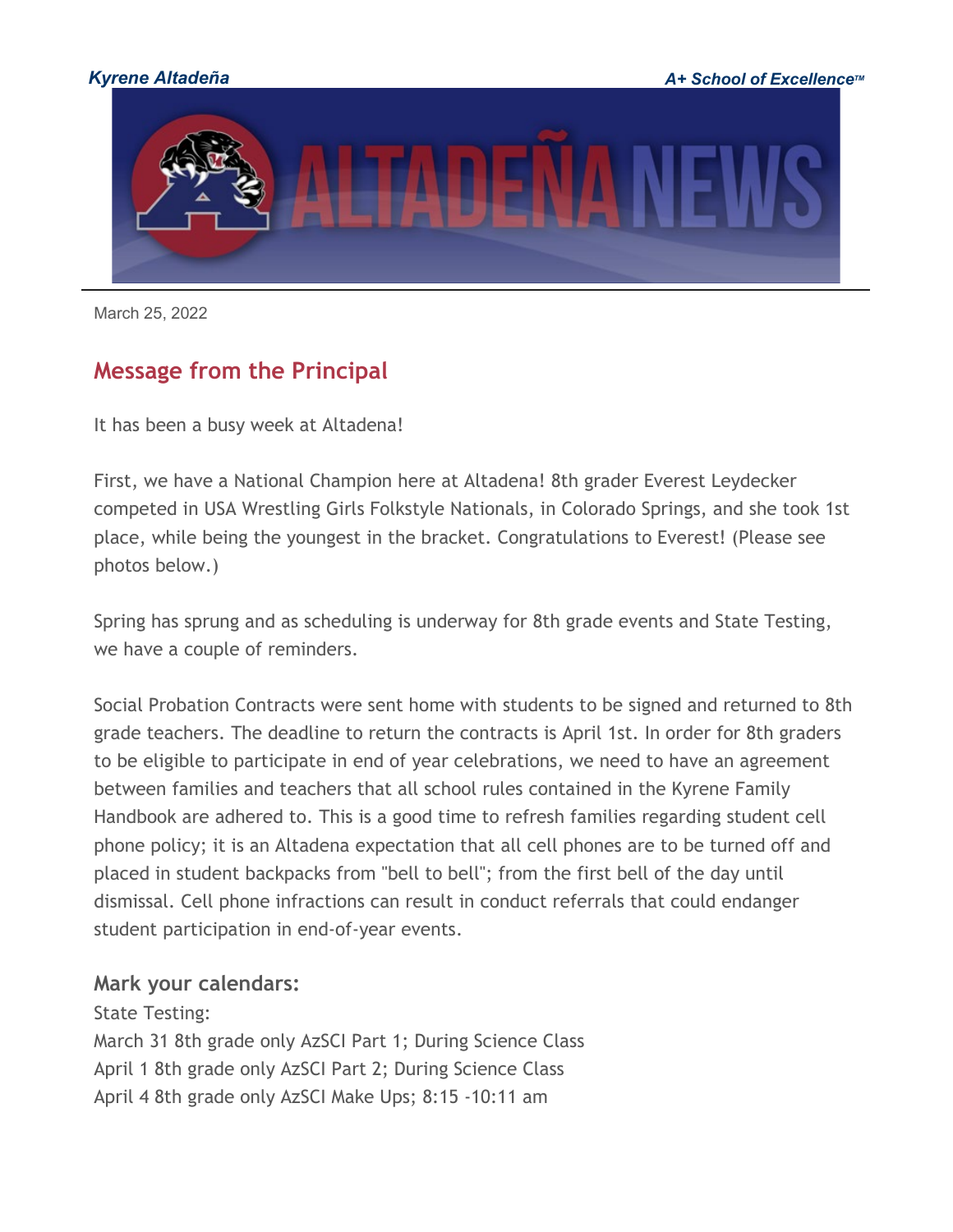April 6- 6th-8th grade AASA Writing Test; 8:15-11:29 am April 7 & 8 6th-8th grade AASA Writing Test Make Ups; 8:15 – 11:29

April 11 6th-8th grade ELA Part 1 and Math Part 1; 8:15 –11:29 am April 12 6th–8thgrade ELA Part 2 and Math Part 2; 8:15 am –11:29 am April 13-14 6th-8th grade ELA and Math Part 1 and 2 Make Ups; 8:15-11:29 am

May 13th- 8th Grade Dance from 6:30pm-8:30pm May 16th- 8th Grade Field Trip to Main Event, Gilbert Location, 9:15am-1:15pm May 17th- 8th Grade Promotion, times TBD.

Report cards were posted to Parent VUE on March 21st and are available for viewing. Keep up the great work, Panthers!

**Erica Modzelewski, M. Ed. | Principal**



# **TEAM USA**

### USA WRESTLING >

122 pounds 1st - Everest Leydecker (Arizona) won by decision over Aleksandra Bastaic (Indiana) (Dec  $8-5)$ 

## **Yearbooks are Vanishing**



Go to Walsworth.com to order the 2021-22 Yearbook before they are all gone

Yearbook price increases April 18th to \$40.00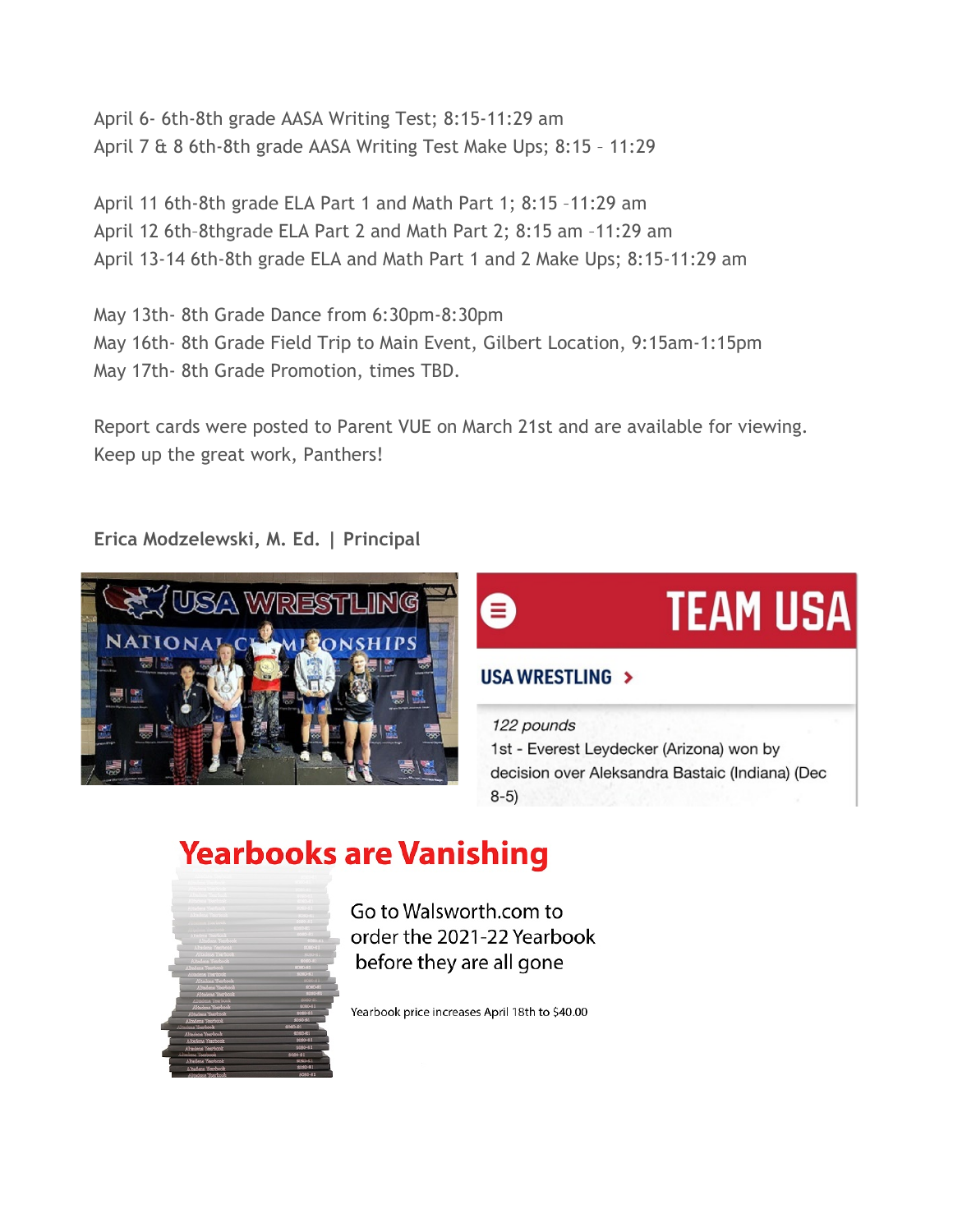

Monday 3:05 - 4:00 p.m.

Wednesday Morning 7:30 - 8:10 a.m.

Wednesday Afternoon 1:05 - 2:00 p.m.

Tuesday Morning 7:30-8:10 a.m. Tuesday afternoon 3:05 -4:00 p.m.

Thursday Morning 7:30-8:10 a.m.

Thursday Afternoon 3:05-4:00 p.m.



 $\mathcal{D}$ 

Next week is a Student Council Spirit Week: Monday: College Shirt Day Tuesday: Anything but a Backpack Wednesday: Ekid/Vsco Thursday: Celebrity Friday: College Frat/Sorority Day

(Pro Tip: Ask your student what those mean.)

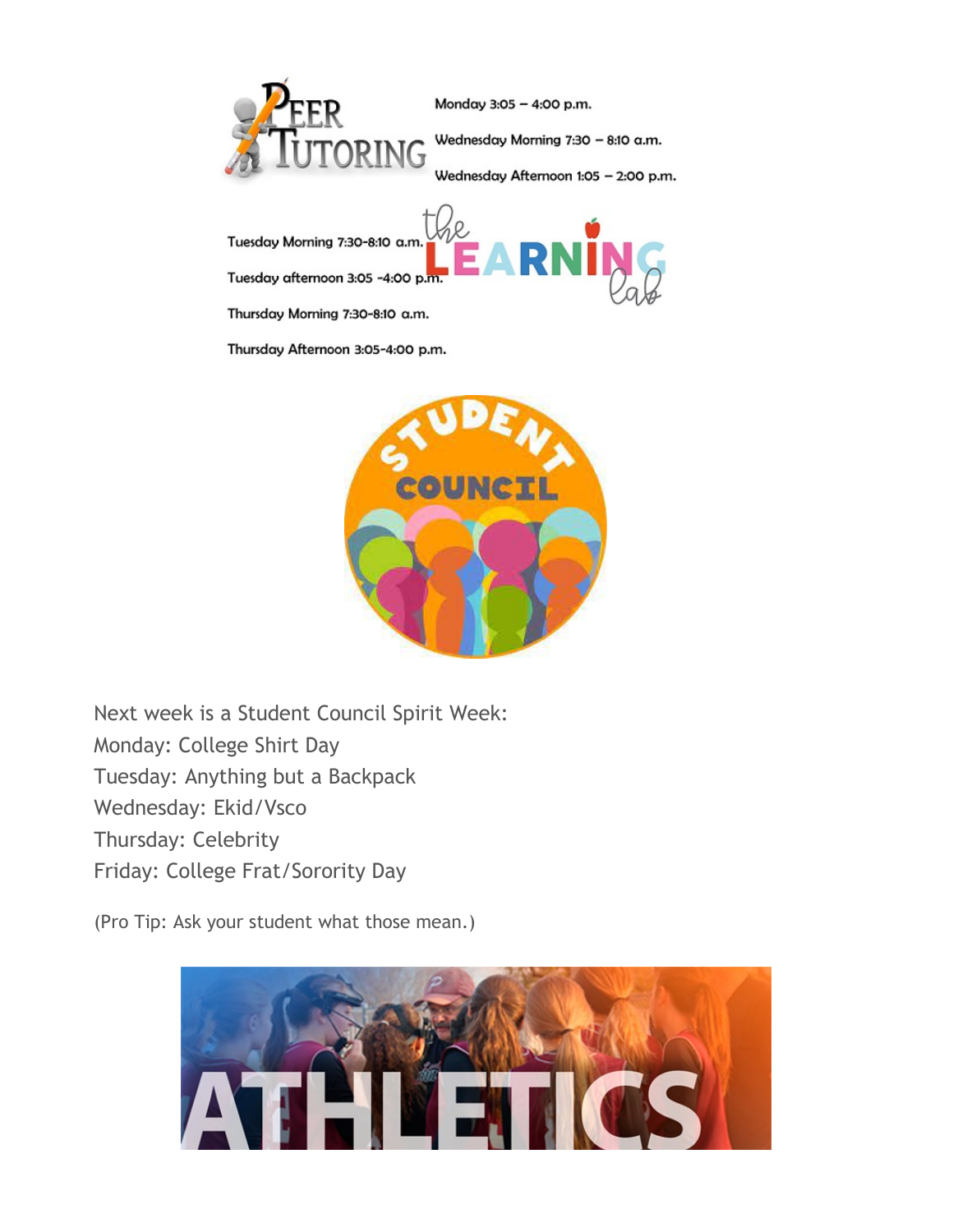### Spring Sports Update:

On Monday, JV Girls Basketball took on Centennial and won, 35-15. On Wednesday, JV Girls beat Pueblo, 33-27.

Varsity Girls Basketball beat Centennial 34-33 on Monday and won against Akimel, 43-35 on Wednesday.

In Boys Baseball, JV beat Aprende on Monday, 9-7, and won against Pueblo, 21-0 on Wednesday.

Varsity Boys Baseball won against Aprende on Monday, 3-2 and beat Pueblo, 17-1 on Wednesday.

On Tuesday, Altadena JV Track team competed against Akimel, with the Girls winning, 52- 47, and the Boys won, 52-41.

On Thursday, the Varsity Track team hosted Pueblo and the Girls won 94-6 and the Boys won 92-8.

Another winning week for Panther Athletes!